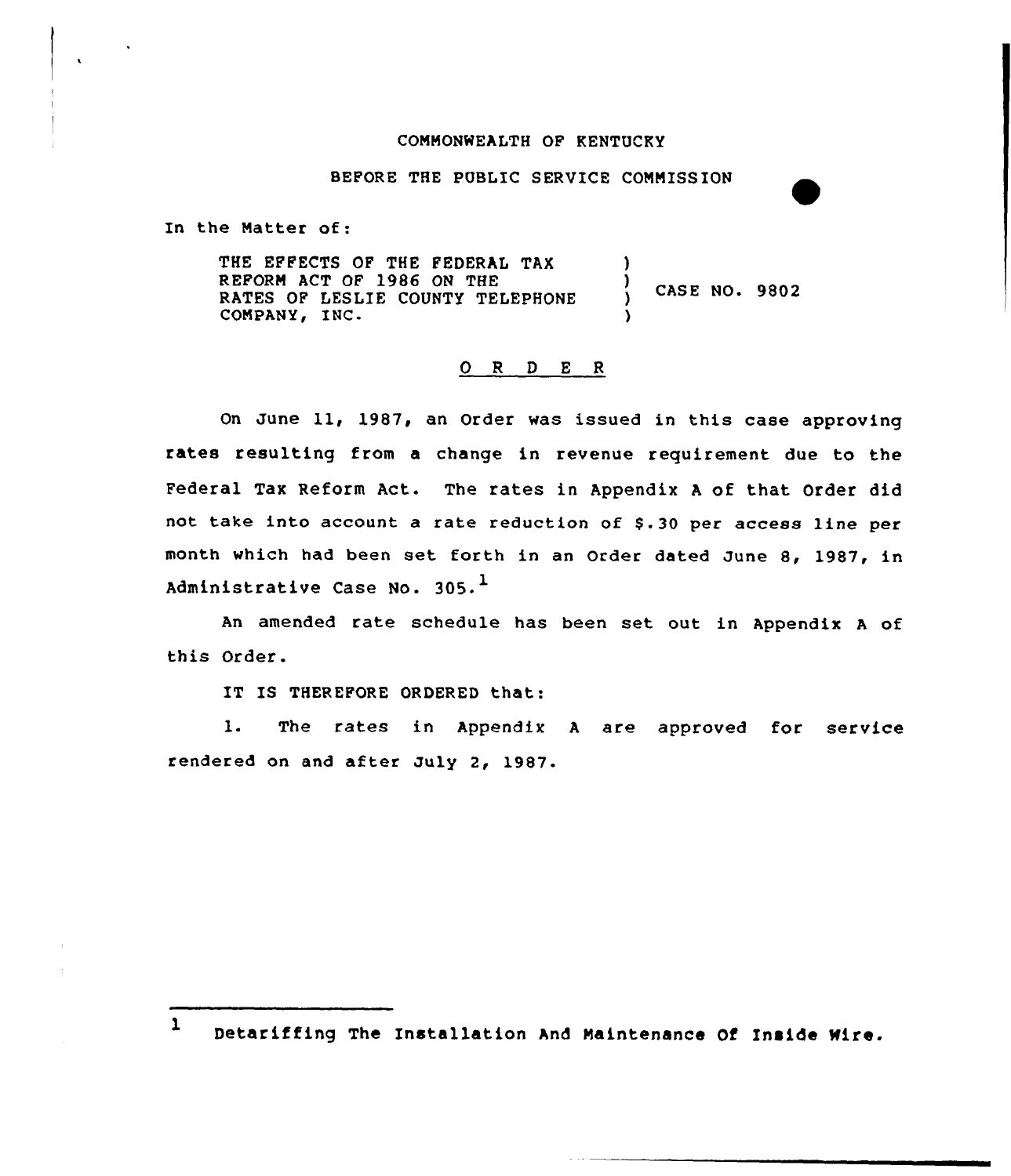2. Revised tariffs reflecting the rates set out in Appendix <sup>A</sup> shall be filed within <sup>30</sup> days from the date of this Order.

Done at Frankfort, Kentucky, this 22nd day of June, 1987.

PUBLIC SERVICE COMMISSION

and the control of the control of the control of the control of the control of the control of the control of the control of the control of the control of the control of the control of the control of the control of the cont

hairman ( vite chairman

**Commassioner** 

ATTEST:

 $\alpha$  ) and an algebra  $\alpha$  , where  $\alpha$  is  $\alpha$  , where  $\alpha$  is  $\alpha$  , where  $\alpha$ 

Executive Director